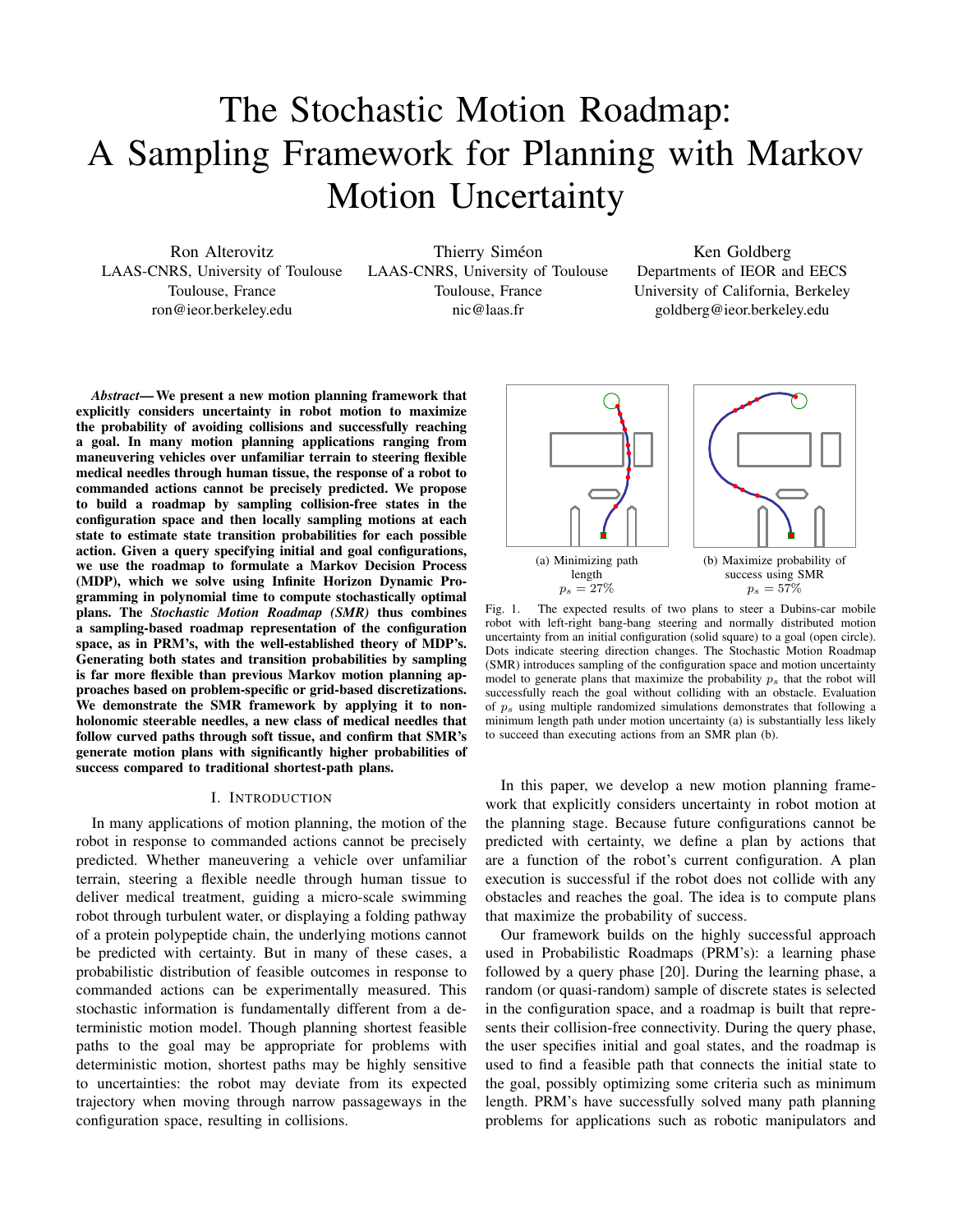mobile robots [12, 22]. The term "probabilistic" in PRM comes from the random sampling of states. An underlying assumption is that the collision-free connectivity of states is specified using boolean values rather than distributions.

In this paper, we relax this assumption and combine a roadmap representation of the configuration space with a stochastic model of robot motion. The input to our method is a geometric description of the workspace and a motion model for the robot capable of generating samples of the next configuration that the robot may attain given the current configuration and an action. We require that the motion model satisfy the Markovian property: the distribution of the next state depends only on the action and current state, which encodes all necessary past history. As in PRM's, the method first samples the configuration space, where the sampling can be random [20], pseudo-random [23], or utility-guided [11]. We then sample the robot's motion model to build a *Stochastic Motion Roadmap (SMR)*, a set of weighted directed graphs with vertices as sampled states and edges encoding feasible state transitions and their associated probability of occurrence for each action.

The focus of our method is not to find a *feasible* motion plan, but rather to find an *optimal* plan that maximizes the probability that the robot will successfully reach a goal. Given a query specifying initial and goal configurations, we use the SMR to formulate a Markov Decision Process (MDP) where the "decision" corresponds to the action to be selected at each state in the roadmap. We solve the MDP in polynomial time using Infinite Horizon Dynamic Programming. Because the roadmap is a discrete representation of the continuous configuration space and transition probabilities, the computed optimal actions are approximations of the optimal actions in continuous space that converge as the roadmap increases in size. Although the plan, defined by the computed actions, is fixed, the path followed by the robot may differ each time the plan is executed because different state transitions may occur due to motion uncertainty. As shown in Fig. 1, plans that explicitly consider uncertainty to maximize the probability of success can differ substantially from traditional shortest path plans.

In SMR, "stochastic" refers to the motion of the robot, not to the sampling of states. PRM's were previously extended to explore stochastic motion in molecular conformation spaces [4, 5], but without a planning component to optimize actions. Our SMR formulation is applicable to a variety of decision-based robotics problems. It is particularly suited for nonholonomic robots, for which a deflection in the path due to motion uncertainty can result in failure to reach the goal, even if the deflection does not result in an immediate collision. The expansion of obstacles using their Minkowski sum [22] with a circle corresponding to an uncertainty tolerance is often sufficient for holonomic robots for which deflections can be immediately corrected, but this does not address collisions resulting from a nonholonomic constraint as in Fig. 2. By explicitly considering motion uncertainty in the planning phase, we hope to minimize such failures.



Fig. 2. The solid line path illustrates a motion plan from the start square to the goal (cross) for a nonholonomic mobile robot constrained to follow paths composed of continuously connected arcs of constant-magnitude curvature with radius of curvature  $r$ . If a deflection occurs at the location of the arrow, then the robot is unable to reach the goal due to the nonholonomic constraint, even if this deflection is immediately detected, since the robot cannot follow a path with smaller radius of curvature than the dotted line.

Although we use the terms robot and workspace, SMR's are applicable to any motion planning problem that can be modeled using a continuous configuration space and discrete action set with uncertain transitions between configurations. In this paper, we demonstrate a SMR planner using a variant of a Dubins car with bang-bang control, a nonholonomic mobile robot that can steer its wheels far left or far right while moving forward but cannot go straight. This model can generate motion plans for steerable needles, a new class of flexible bevel-tip medical needles that clinicians can steer through soft tissue around obstacles to reach targets inaccessible to traditional stiff needles [2, 36]. As in many medical applications, considering uncertainty is crucial to the success of medical needle insertion procedures: the needle tip may deflect from the expected path due to tissue inhomogeneities that cannot be detected prior to the procedure. Due to uncertainty in predicted needle/tissue interactions, needle steering is illsuited to shortest-path plans that may guide the needle through narrow passageways between critical tissue such as blood vessels or nerves. By explicitly considering motion uncertainty using an SMR, we obtain solutions that result in possibly longer paths but that improve the probability of success.

## *A. Related Work*

Motion planning can consider uncertainty in *sensing* (the current state of the robot and workspace is not known with certainty) and *predictability* (the future state of the robot and workspace cannot be deterministically predicted even when the current state and future actions are known) [22]. Extensive work has explored uncertainty associated with robot sensing, including SLAM and POMDP's to represent uncertainty in the current state [33, 12]. In this paper, we assume the current state is known (or can be precisely determined from sensors), and we focus on the latter type of uncertainty, predictability.

Predictability can be affected by uncertainty in the workspace and by uncertainty in the robot's motion. Previous and ongoing work addresses many aspects of uncertainty in the workspace, including uncertainty in the goal location, such as in pursuit-evasion games [22, 24], and in dynamic environments with moving obstacles [35, 34, 27]. A recently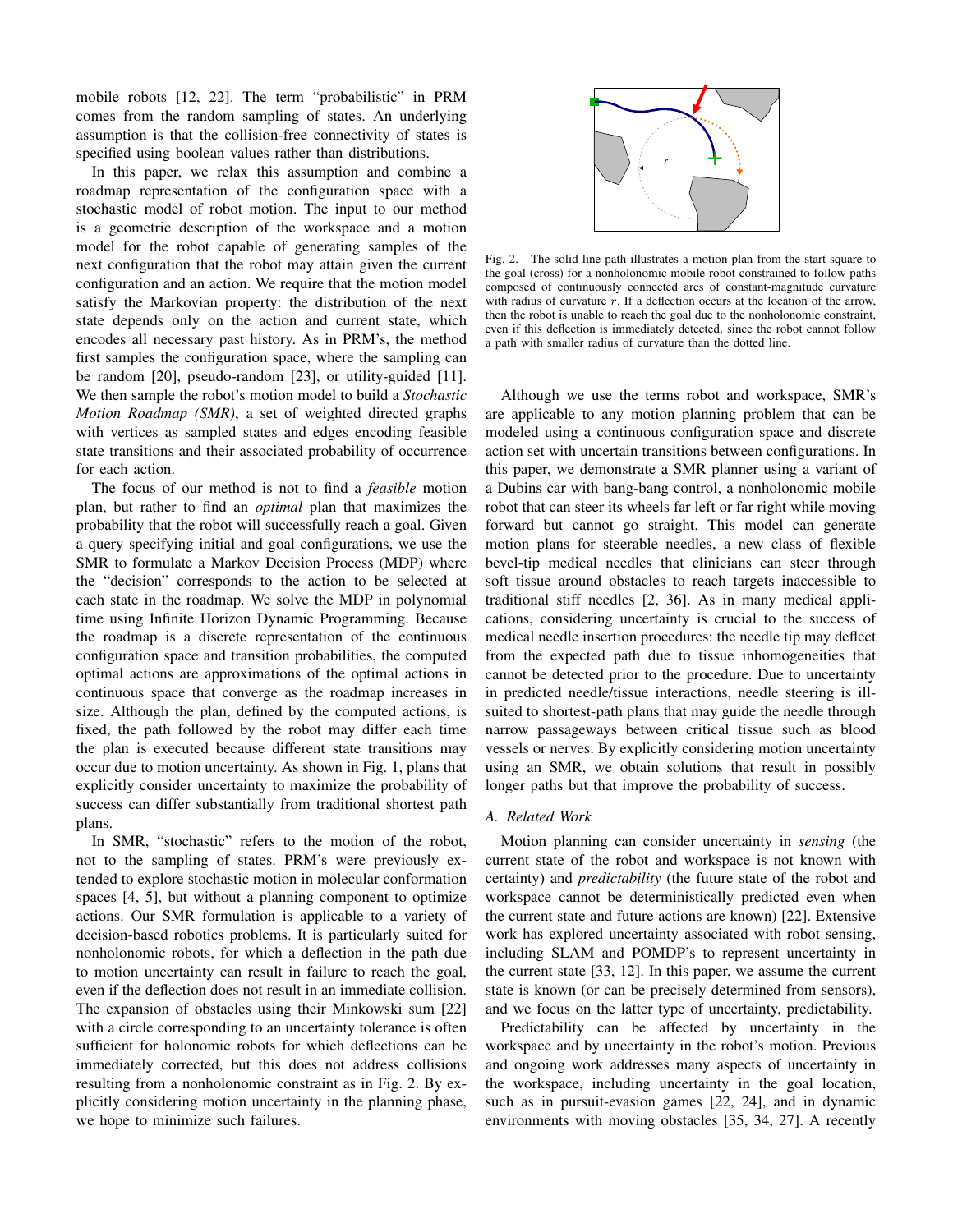developed method for grasp planning uses POMDP's to consider uncertainty in the configuration of the robot and the state of the objects in the world [18]. In this paper we focus explicitly on the case of uncertainty in the robot's motion rather than in goal or obstacle locations.

Apaydin et al. previously explored the connection between probabilistic roadmaps and stochastic motions using Stochastic Roadmap Simulation (SRS), a method designed specifically for molecular conformation spaces [4, 5]. SRS, which formalizes random walks in a roadmap as a Markov Chain, has been successfully applied to predict average behavior of molecular motion pathways of proteins and requires orders of magnitude less computation time than traditional Monte-Carlo molecular simulations. However, SRS cannot be applied to more general robotics problems, including needle steering, because the probabilities associated with state transitions are specific to molecular scale motions and the method does not include a planning component to optimize actions.

Considering uncertainty in the robot's response to actions during planning results in a stochastic optimal control problem where feedback is generally required for success. Motion planners using grid-based numerical methods and geometric analysis have been applied to robots with motion uncertainty (sometimes combined with sensing uncertainty) using costbased objectives and worst-case analysis [26, 10, 25]. MDP's, a general approach that requires explicitly defining transition probabilities between states, have also been applied to motion planning by subdividing the workspace using regular grids and defining transition probabilities for motions between the grid cells [14, 16, 22]. These methods differ from SMR's since they use grids or problem-specific discretization.

Many existing planners for deterministic motion specialize in finding feasible paths through narrow passageways in complex configuration spaces using specialized sampling [3, 9] or learning approaches [29]. Since a narrow passageway is unlikely to be robust to motion uncertainty, finding these passageways is not the ultimate goal of our method. Our method builds a roadmap that samples the configuration space with the intent of capturing the uncertain motion transition probabilities necessary to compute optimal actions.

We apply SMR's to needle steering, a type of nonholonomic control-based motion planning problem. Nonholonomic motion planning has a long history in robotics and related fields [12, 22]. Past work has addressed deterministic curvature-constrained path planning with obstacles where a mobile robot's path is, like a car, constrained by a minimum turning radius [19, 21, 8, 31, 28]. For steerable needles, Park et al. applied a numeric diffusion-based method but did not consider obstacles or motion uncertainty [30]. Alterovitz et al. proposed an MDP formulation to find a stochastic shortest path for a steerable needle to a goal configuration, subject to userspecified "cost" parameters for direction changes, insertion distance, and collisions [2]. Because these costs are difficult to quantify, Alterovitz et al. introduced the objective function of maximizing probability of success [1]. These methods use a regular grid of states and an ad-hoc, identical discretization of the motion uncertainty distribution at all states. The methods do not consider the advantages of sampling states nor the use of sampling to estimate motion models.

## *B. SMR Contributions*

SMR planning is a general framework that combines a roadmap representation of configuration space with the theory of MDP's to explicitly consider motion uncertainty at the planning stage to maximize the probability of success. SMR's use sampling to both learn the configuration space (represented as states) and to learn the stochastic motion model (represented as state transition probabilities). Sampling reduces the need for problem-specific geometric analysis or discretization for planning. As demonstrated by the success of PRM's, sampling states is useful for modeling complex configuration spaces that cannot be easily represented geometrically and extends well to higher dimensions. Random or quasi-random sampling reduces problems associated with regular grids of states, including the high computational complexity in higher dimensions and the sensitivity of solutions and runtimes to the selection of axes [22]. Sampling the stochastic motion model enables the use of a wide variety of motion uncertainty representations, including directly sampling experimentally measured data or using parameterized distributions such as a Gaussian distribution. This greatly improves previous Markov motion planning approaches that impose an ad-hoc, identical discretization of the transition probability distributions at all states [1].

Although SMR is a general framework, it provides improvements for steerable needle planning compared to previously developed approaches specifically designed for this application. Previous planners do not consider uncertainty in needle motion [30], or apply simplified models that only consider deflections at decision points and assume that all other motion model parameters are constant [2, 1]. Because we use sampling to approximate the motion model rather than a problemspecific geometric approximation [2, 1], we eliminate the discretization error at the initial configuration and can easily include a more complex uncertainty model that considers arbitrary stochastic models for both insertion distance and radius of curvature. SMR's increase flexibility and decrease computation time; for problems with equal workspace size and expected values of motion model parameters, a query that requires over a minute to solve using a grid-based MDP due to the large number of states needed to bound discretization error [1] requires just 6 seconds using an SMR.

#### II. ALGORITHM

#### *A. Input*

To build an SMR, the user must first provide input parameters and function implementations to describe the configuration space and robot motion model. A configuration of the robot and workspace is defined by a vector  $x \in C =$  $\Re^d$ , where d is the number of degrees of freedom in the configuration space  $C$ . At any configuration  $x$ , the robot can perform an action from a discrete action set  $U$  of size  $w$ . The bounds of the configuration space are defined by  $B_i^{min}$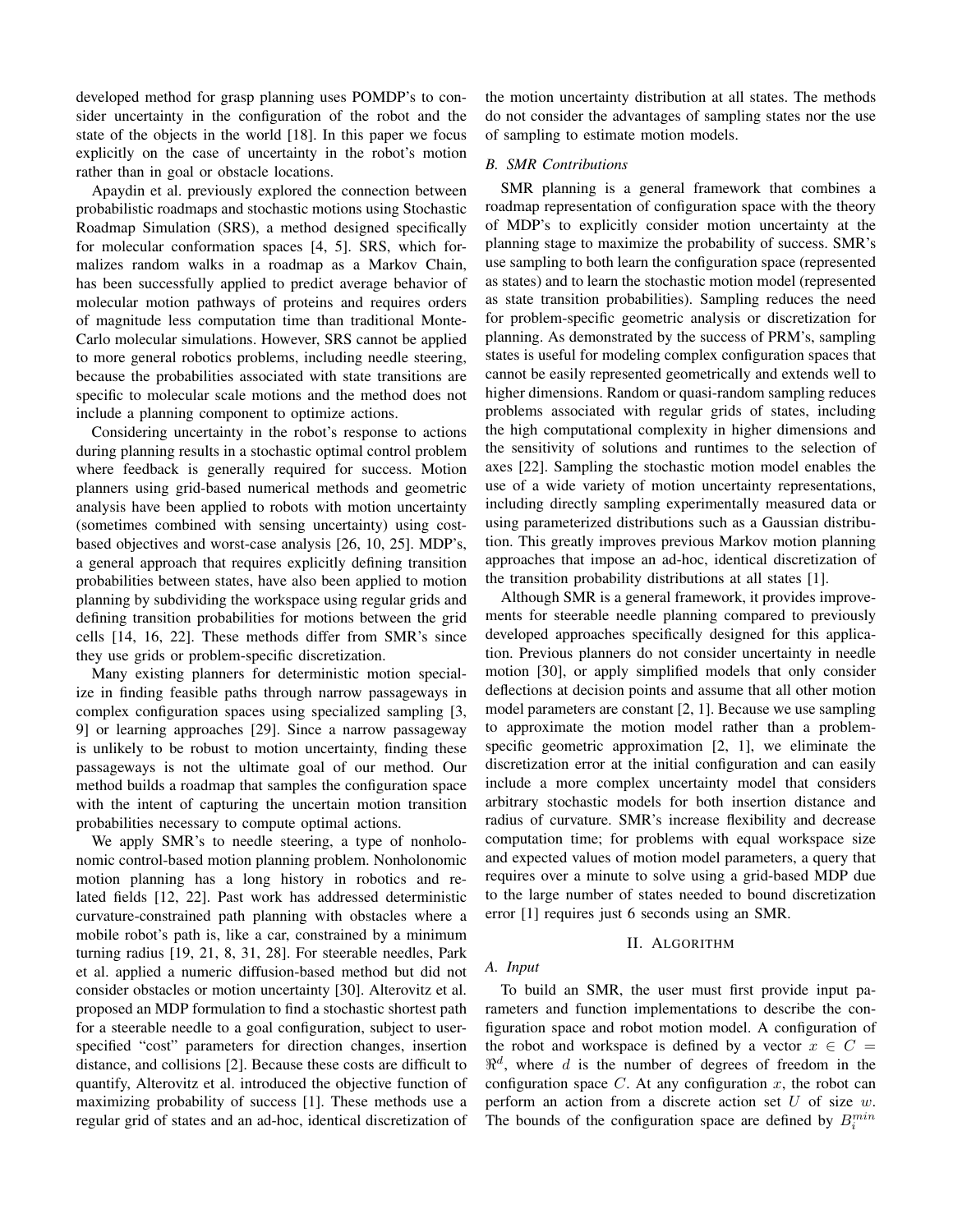and  $B_i^{max}$  for  $i = 1, \ldots, d$ , which specify the minimum and maximum values, respectively, for each configuration degree of freedom *i*. The functions is Collision  $Free(x)$ and isCollisionFreePath $(x, y)$  implicitly define obstacles within the workspace; the former returns true if configuration  $x$  collides with an obstacle and false otherwise, and the latter returns true if the path (computed by a local planner [20]) from configuration  $x$  to  $y$  collides with an obstacle and false otherwise. (We consider exiting the workspace as equivalent to colliding with an obstacle.) The function distance  $(x, y)$ specifies the distance between two configurations  $x$  and  $y$ , which can equal the Euclidean distance in  $d$ -dimensional space or some other user-specified distance metric. The function generateSampleTransition $(x, u)$  implicitly defines the motion model and its probabilistic nature; this function returns a sample from a known probability distribution for the next configuration given that the robot is currently in configuration  $x$  and will perform action  $u$ .

## *B. Building the Roadmap*

We build the stochastic motion roadmap using the algorithm buildSMR defined in Procedure 1. The roadmap is defined by a set of vertices V and sets of edges  $E^u$  for each action  $u \in U$ . The algorithm first samples  $n$  collision-free states in the configuration space and stores them in  $V$ . In our implementation, we use a uniform random sampling of the configuration space inside the bounds defined by  $(B_i^{min}, B_i^{max})$  for  $i = 1, ..., d$ , although other random distributions or quasi- random sampling methods could be used [12, 23]. For each state  $s \in V$  and an action  $u \in U$ , buildSMR calls the function getTransitions, defined in Procedure 2, to obtain a set of possible next states in  $V$  and probabilities of entering those states when action  $u$ is performed. We use this set to add to  $E<sup>u</sup>$  weighted directed edges  $(s, t, p)$ , which specify the probability p that the robot will transition from state  $s \in V$  to state  $t \in V$  when currently in state  $s$  and executing action  $u$ .

The function getTransitions, defined in Procedure 2, estimates state transition probabilities. Given the current state  $s$  and an action  $u$ , it calls the problem-specific function generateSampleTransition $(x, u)$  to generate a sample configuration q and then selects the state  $t \in V$  closest to q using the problem-specific distance function. We repeat this motion sampling  $m$  times and then estimate the probability of transitioning from state  $s$  to  $t$  as the proportion of times that this transition occurred out of the  $m$  samples. If there is a collision in the transition from state  $s$  to  $t$ , then the transition is replaced with a transition from  $s$  to a dedicated "obstacle state," which is required to estimate the probability that the robot collides with an obstacle.

This algorithm has the useful property that the transition probability from state  $s$  to state  $t$  in the roadmap equals the fraction of transition samples that fall inside state t's Voronoi cell. This property is implied by the use of nearest neighbor checking in getTransitions. As  $m \to \infty$ , the probability p of transitioning from  $s$  to  $t$  will approach, with probability 1, the integral of the true transition distribution over the Voronoi

## Procedure 1 buildSMR

# Input:

n: number of nodes to place in the roadmap

U: set of discrete robot actions

 $m$ : number of sample points to generate for each transition Output:

 $SMR$  containing states  $V$  and transition probabilities (weighted edges)  $E^u$  for each action  $u \in U$ 

| $V \leftarrow \emptyset$                                                    |
|-----------------------------------------------------------------------------|
| for all $u \in U$ do                                                        |
| $E^u \leftarrow \emptyset$                                                  |
| while $ V  < n$ do                                                          |
| $q \leftarrow$ random state sampled from the configuration space            |
| if isCollisionFree $(q)$ then                                               |
| $V \leftarrow V \cup \{q\}$                                                 |
| for all $s \in V$ do                                                        |
| for all $u \in U$ do                                                        |
| for all $(t, p) \in \text{getTransitions}(V, s, u, m)$ do                   |
| $E^u \leftarrow E^u \cup \{(s,t,p)\}\$                                      |
| <b>return</b> weighted directed graphs $G^u = (V, E^u) \ \forall \ u \in U$ |

cell of t. As the number of states  $n \to \infty$ , the expected volume  $V_t$  of the Voronoi cell for state t equals  $V/n \rightarrow 0$ , where V is the volume of the configuration space. Hence, the error in the approximation of the probability  $p$  due to the use of a discrete roadmap will decrease as  $n$  and  $m$  increase.

## *C. Solving a Query*

We define a query by an initial configuration  $s^*$  and a set of goal configurations  $T^*$ .

Using the SMR and the query input, we build an  $n \times n$ transition probability matrix  $P(u)$  for each  $u \in U$ . For each tuple  $(s, t, p) \in E^u$ , we set  $P_{st}(u) = p$  so  $P_{st}(u)$  equals the probability of transitioning from state  $s$  to state  $t$  given that action u is performed. We store each matrix  $P(u)$  as a sparse matrix that only includes pointers to a list of non-zero elements in each row and assume all other entries are 0.

We define  $p_s(i)$  to be the probability of success given that the robot is currently in state  $i$ . If the position of state  $i$  is inside the goal,  $p_s(i) = 1$ . If the position of state i is inside an obstacle,  $p_s(i) = 0$ . Given an action  $u_i$  for some other state  $i$ , the probability of success will depend on the response of the robot to the action and the probability of success from the next state. The goal of our motion planner is to compute an optimal action  $u_i$  to maximize the expected probability of success at every state *i*:

$$
p_s(i) = \max_{u_i} \{ E[p_s(j)|i, u_i] \},
$$
 (1)

where the expectation is over  $j$ , a random variable for the next state. Since the roadmap is a discrete approximation of the continuous configuration space, we expand the expected value in Eq. 1 to a summation:

$$
p_s(i) = \max_{u_i} \left\{ \sum_{j \in V} P_{ij}(u_i) p_s(j) \right\}.
$$
 (2)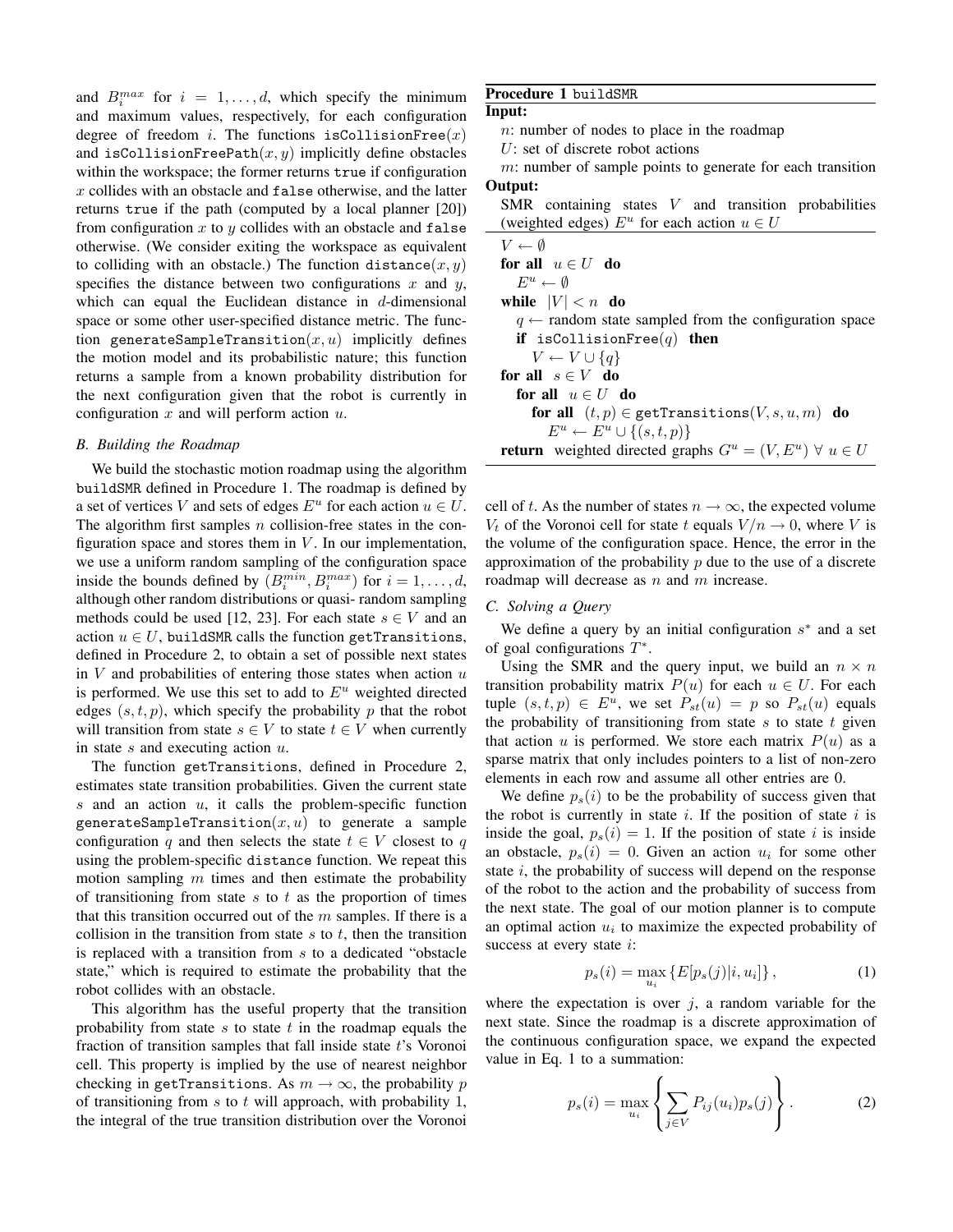## Procedure 2 getTransitions

## Input:

- $V$ : configuration space samples
- s: current robot state,  $s \in V$
- u: action that the robot will execute,  $u \in U$

 $m$ : number of sample points to generate for this transition Output:

List of tuples  $(t, p)$  where p is the probability of transitioning from state  $s \in V$  to state  $t \in V$  after executing u.

 $R \leftarrow \emptyset$ for  $i = 1$  to m do  $q =$  generateSampleTransition(s, u) if isCollisionFreePath $(s, q)$  then  $t \leftarrow \arg \min_{t \in V} \texttt{distance}(q, t)$ else  $t \leftarrow$  obstacle state if  $(t, p) \in R$  for some p then Remove  $(t, p)$  from  $R$  $R \leftarrow R \cup \{(t, p + 1/m)\}$ else  $R \leftarrow R \cup \{(t, 1/m)\}$ return  $R$ 

We observe that Eq. 2 is an MDP and has the form of the Bellman equation for a stochastic shortest path problem [7]:

$$
J^*(i) = \max_{u_i} \sum_{j \in V} P_{ij}(u_i) \left( g(i, u_i, j) + J^*(j) \right). \tag{3}
$$

where  $g(i, u_i, j)$  is a "reward" for transitioning from state i to j after action  $u_i$ . In our case,  $g(i, u_i, j) = 0$  for all i,  $u_i$ , and *j*, and  $J^*(i) = p_s(i)$ .

Stochastic shortest path problems of the form in Eq. 3 can be optimally solved using infinite horizon dynamic programming. For stationary Markovian problems, the configuration space does not change over time, which implies that the optimal action at each state is purely a function of the state without explicit dependence on time. Infinite horizon dynamic programming is a type of dynamic programming (DP) in which there is no finite time horizon [7]. Specifically, we use the value iteration algorithm [7], which iteratively updates  $p_s(i)$ for each state  $i$  by evaluating Eq. 3. This generates a DP lookup table containing the optimal action  $u_i$  and the probability of success  $p_s(i)$  for each  $i \in V$ .

The algorithm is guaranteed to terminate in  $n$  (the number of states) iterations if the transition probability graph corresponding to some optimal stationary policy is acyclic [7]. Violation of this requirement can occur in rare cases in which a cycle is feasible and deviating from the cycle will result in imminent failure. To remove this possibility, we introduce a small penalty  $\gamma$  for each transition by setting  $g(i, u_i, j) = -\gamma$ in Eq. 3. Increasing  $\gamma$  has the effect of giving preference to shorter paths at the expense of a less precise estimate of the probability of success, where the magnitude of the error is (weakly) bounded by  $\gamma n$ .

## *D. Computational Complexity*

Building an SMR requires  $O(n)$  time to create the states V, not including collision detection. Generating the edges in  $E^u$ requires  $O(wn)$  calls to generateTransitions, where  $w =$  $|U|$ . For computational efficiency, it is not necessary to consolidate multiple tuples with the same next state  $t$ ; the addition  $p+1/m$  can be computed automatically during value iteration. Hence, each call requires  $O(mdn)$  time using brute-force nearest neighbor checking. For certain low-dimensional configuration spaces, this can be reduced to  $O(m \exp(d) \log(n))$ using kd-trees [6]. Hence, the total time complexity of building an SMR is  $O(wmdn^2)$  or  $O(wm \exp(d) n \log(n))$ . This does not include the cost of  $n$  state collision checks and  $nm$ checks of collision free paths, which are problem-specific and may increase the computational complexity depending on the workspace definition.

Solving a query requires building the transition probability matrices and executing value iteration. Although the matrices  $P_{ij}(u)$  each have  $n^2$  entries, we do not store the zero entries as described above. Since the robot will generally only transition to a state j in the spatial vicinity of state i, each row of  $P_{ij}(u)$ has only k nonzero entries, where  $k \ll n$ . Building the sparse matrices requires  $O(wkn)$  time. By only accessing the nonzero entries of  $P_{ij}(u)$  during the value iteration algorithm, each iteration for solving a query requires only  $O(wkn)$  rather than  $O(wn^2)$  time. Thus, the value iteration algorithm's total time complexity is  $O(wkn^2)$  since the number of iterations is bounded by  $n$ . To further improve performance, we terminate value iteration when the maximum change  $\epsilon$  over all states is less than some user-specified threshold  $\epsilon^*$ . In our test cases, we used  $\epsilon^* = 10^{-7}$ , which resulted in far fewer than *n* iterations.

#### III. SMR FOR MEDICAL NEEDLE STEERING

Diagnostic and therapeutic medical procedures such as extracting tissue samples for biopsies, injecting drugs for anesthesia, or implanting radioactive seeds for brachytherapy cancer treatment require insertion of a needle to a specific location in soft tissue. A new class of needles, steerable needles, are composed of a flexible material and with a bevel-tip that can be steered to targets in soft tissue that are inaccessible to traditional stiff needles [36, 37, 2]. Steerable needles are controlled by two degrees of freedom actuated at the needle base: insertion distance and bevel direction. When the needle is inserted, the asymmetric force applied by the bevel causes the needle to bend and follow a path of constant curvature through the tissue in the direction of the bevel [36]. Webster et al. experimentally demonstrated that, under ideal conditions, the curve has a constant radius of curvature r.

We assume the workspace is extracted from a medical image, where obstacles represent tissues that cannot be cut by the needle, such as bone, or sensitive tissues that should not be damaged, such as nerves or arteries. In this paper we consider motion plans in an imaging plane since the speed/resolution trade-off of 3-D imaging modalities is generally poor for 3- D interventional applications. We assume the needle moves a distance  $\delta$  between image acquisitions that are used to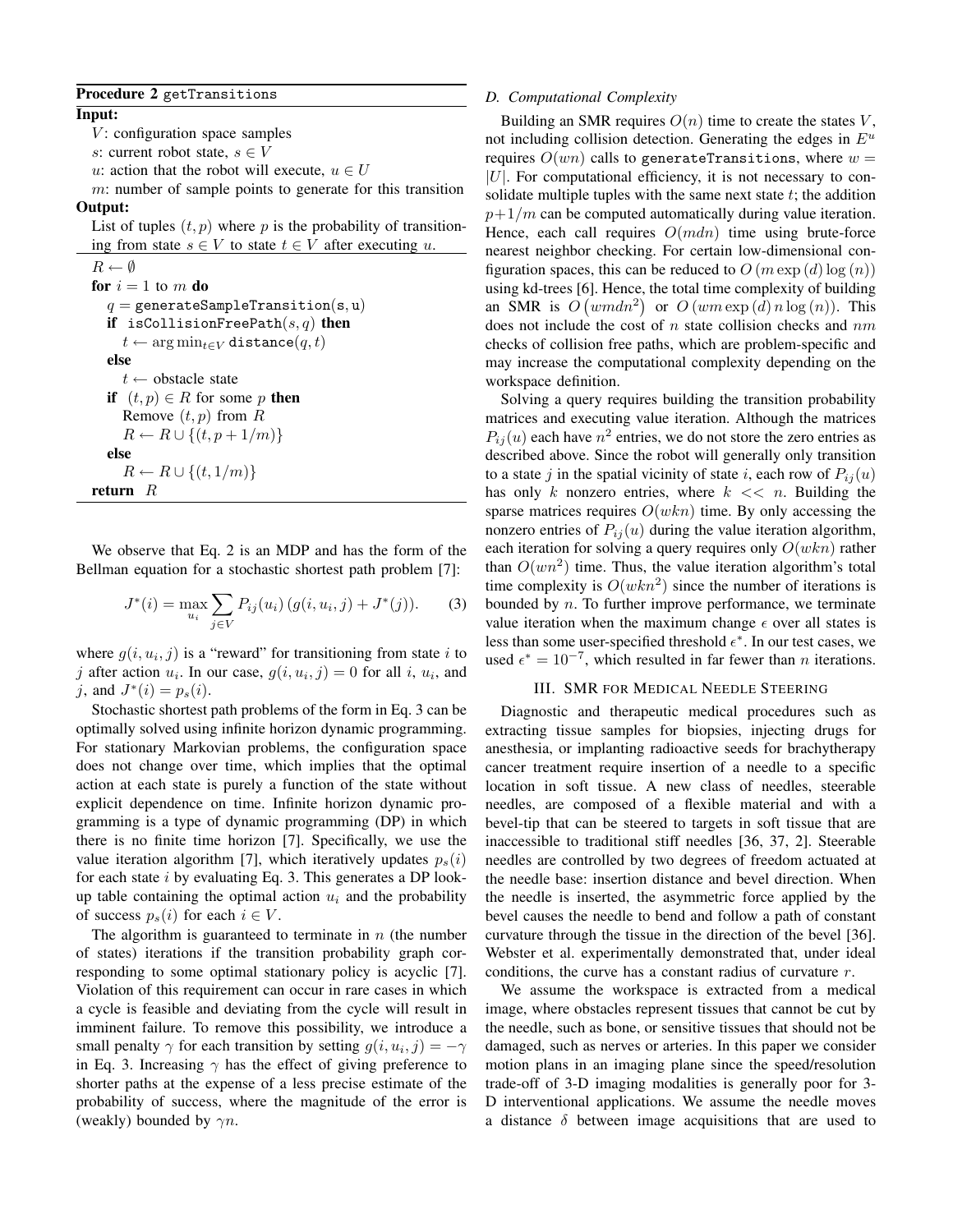

Fig. 3. The state of a bang-bang steering car is defined by point p, orientation  $\theta$ , and turning direction  $\overline{b}$  (a). The car moves forward along an arc of constant curvature and can turn either left (a) or right (b).

determine the current needle position and orientation. We do not consider motion by the needle out of the imaging plane or needle retraction, which modifies the tissue and can influence future insertions. When restricted to motion in a plane, the bevel direction can be set to point left  $(b = 0)$  or right  $(b = 1)$ [36]. Due to the nonholonomic constraint imposed by the bevel, the motion of the needle tip can be modeled as a bangbang steering car, a variant of a Dubins car that can only turn its wheels far left or far right while moving forward [36, 1].

Clinicians performing medical needle insertion procedures must consider uncertainty in the needle's motion through tissue due to patient differences and the difficulty in predicting needle/tissue interaction. Bevel direction changes further increase uncertainty due to stiffness along the needle shaft. Medical imaging in the operating room can be used to measure the needle's current position and orientation to provide feedback to the planner [13, 15], but this measurement by itself provides no information about the effect of future deflections during insertion due to motion uncertainty.

Stochastic motion roadmaps offer features particularly beneficial for medical needle steering. First, SMR's explicitly consider uncertainty in the motion of the needle. Second, intraoperative medical imaging can be combined with the fast SMR queries to permit control of the needle in the operating room without requiring time-consuming intra-operative re-planning.

### *A. SMR Implementation*

We formulate the SMR for a bang-bang steering car, which can be applied to needle steering. The state of such a car is fully characterized by its position  $\mathbf{p} = (x, y)$ , orientation angle  $\theta$ , and turning direction b, where b is either left ( $b = 0$ ) or right  $(b = 1)$ . Hence, the dimension of the state space is  $d = 4$ , and a state *i* is defined by  $s_i = (x_i, y_i, \theta_i, b_i)$ , as illustrated in Fig. 3. We encode  $b_i$  in the state since it is a type of history parameter that is required by the motion uncertainty model. Since an SMR assumes that each component of the state vector is a real number, we define the binary  $b_i$  as the floor of the fourth component in  $s_i$ , which we bound in the range  $[0, 2)$ .

Between sensor measurements of state, we assume the car moves a distance  $\delta$ . The set U consists of two actions: move forward turning left  $(u = 0)$ , or move forward turning right  $(u = 1)$ . As the car moves forward, it traces an arc of length  $\delta$  with radius of curvature r and direction based on u. We consider r and  $\delta$  as random variables drawn from a given distribution. In this paper, we consider  $\delta \sim N(\delta_0, \sigma_{\delta_a})$  and  $r \sim$  $N(r_0, \sigma_{r_a})$ , where N is a normal distribution with given mean and standard deviation parameters and  $a \in \{0, 1\}$  indicates di-



Fig. 4. Explicitly considering motion uncertainty using an SMR planner improves the probability of success.



Fig. 5. Effect of the number of states n and number of motion samples  $m$ on the probability of success  $p_s$ .

rection change. We implement generateSampleTransition to draw random samples from these distributions. Although the uncertainty parameters can be difficult to measure precisely, even rough estimates may be more realistic than using deterministic transitions when uncertainty is high.

We define the workspace as a rectangle of width  $x_{max}$ and height  $y_{max}$  and define obstacles as polygons in the plane. To detect obstacle collisions, we use the zerowinding rule [17]. We define the distance between two states  $s_1$  and  $s_2$  to be the weighted Euclidean distance between the poses plus an indicator variable to ensure the turning directions match:  $distance(s_1, s_2)$  =  $\sqrt{(x_1-x_2)^2+(y_1-y_2)^2+\alpha(\theta_1-\theta_2)^2}+M$ , where  $M \to$  $\infty$  if  $b_1 \neq b_2$ , and  $M = 0$  otherwise. For fast nearest-neighbor computation, we use the CGAL implementation of kd-trees [32]. Since the distance function is non-Euclidean, we use the formulation developed by Atramentov and LaValle to build the kd-tree [6]. We define the goal  $T^*$  as all configuration states within a ball of radius  $t^r$  centered at a point  $t^*$ .

#### *B. Results*

We implemented the SMR planner in C++ and tested the method on workspaces of size  $x_{max} = y_{max} = 10$  with polygonal obstacles as shown in shown in Fig. 1 and Fig. 4. We set the robot parameters  $r_0 = 2.5$  and  $\delta_0 = 0.5$  with motion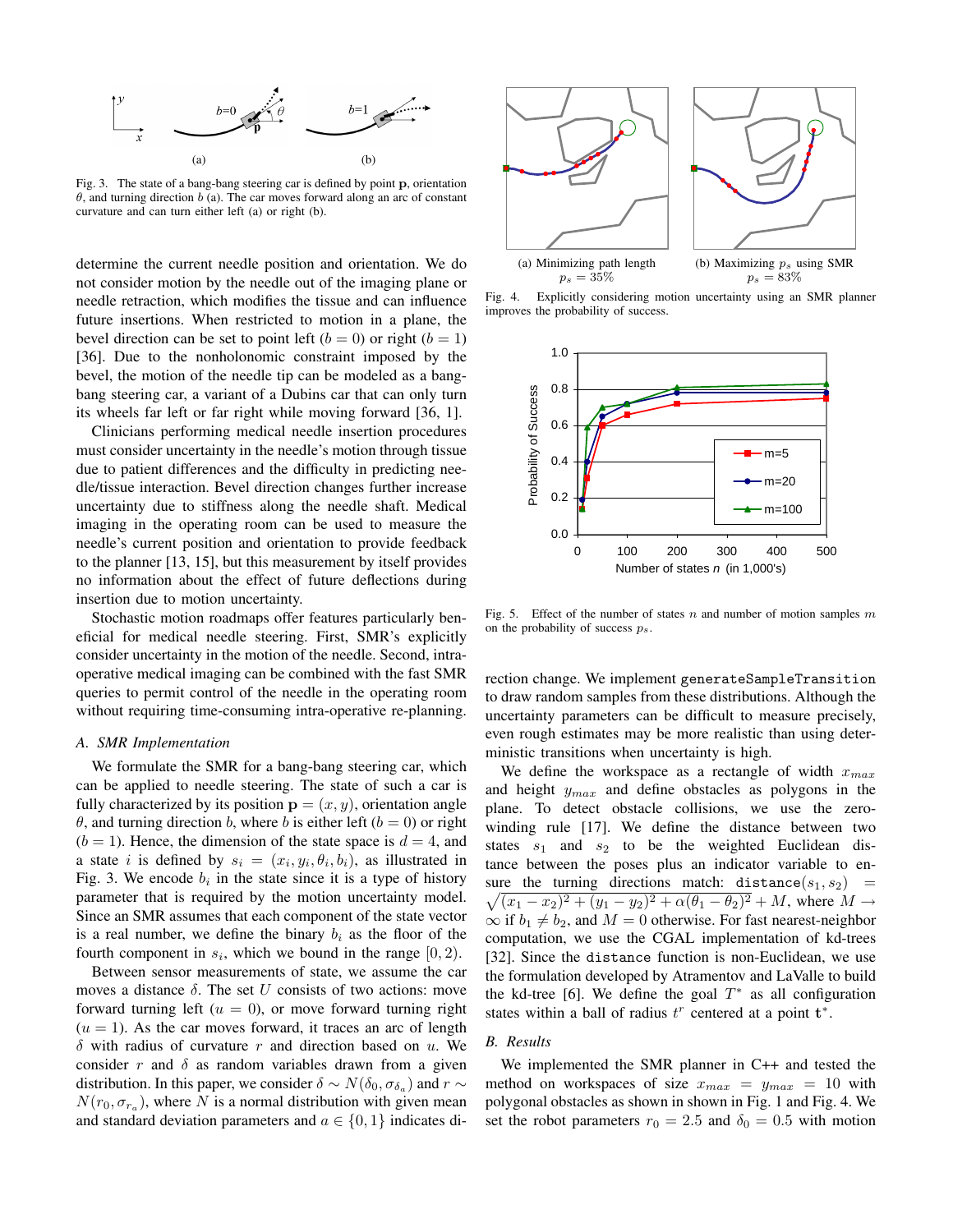uncertainty parameters  $\sigma_{\delta_0} = 0.1$ ,  $\sigma_{\delta_1} = 0.2$ ,  $\sigma_{r_0} = 0.5$ , and  $\sigma_{r_1} = 1.0$ . We set parameters  $\gamma = 0.00001$  and  $\alpha = 2.0$ . We tested the motion planner on a 2.2 GHz AMD Opteron PC. Building the SMR required approximately 1 minute for  $n = 50,000$  states, executing a query required 6 seconds, and additional queries for the same goal required less than 1 second of computation time for both example problems.

We evaluate the plans generated by SMR with multiple randomized simulations. Given the current state of the robot, we query the SMR to obtain an optimal action  $u$ . We then execute this action and compute the expected next state. We repeat until the robot reaches the goal or hits an obstacle, and we illustrate the resulting expected path. Since the motion response of the robot to actions is not deterministic, success of the procedure can rarely be guaranteed. To estimate  $p_s$ , we run the simulation 100 times, sampling the next state from the transition probability distribution rather than selecting the expected value, and we compute the number of goal acquisitions divided by the number of obstacle collisions.

In Fig. 4(b), we illustrate the expected path using an SMR with  $m = 100$  motion samples and  $n = 500,000$  states. As in Fig. 1(b), the robot avoids passing through a narrow passageway near the goal and instead takes a longer route. The selection of the longer path is not due to insufficient states in the SMR; there exist paths in the SMR that pass through the narrow gaps between the obstacles. The plan resulting in a longer path is selected purely because it maximizes  $p_s$ .

The probability of success  $p_s$  improves as the sampling density of the configuration space and the motion uncertainty distribution increase, as shown in Fig. 5. As  $n$  and  $m$  increase,  $p_s(s)$  is more accurately approximated over the configuration space, resulting in better action decisions. However,  $p_s$  effectively converges for  $n \ge 100,000$  and  $m \ge 20$ , suggesting the inherent difficulty of the motion planning problem. Furthermore, the expected path does not substantially vary from the path shown in Fig. 4(b) for  $n \ge 50,000$  and  $m \ge 5$ . The number of states required by the SMR planner is far smaller than the 800,000 states required for a similar problem using a grid-based approach with bounded error [1].

In Fig. 4(a), we computed the optimal shortest path assuming deterministic motion of the robot using a fine regular discrete grid with 816,080 states for which the error due to discretization is small and bounded [1]. We estimate  $p_s$ using the same simulation methodology as for an SMR plan, except that we compute the shortest path for each query. The expected shortest path passes through a narrow passage between obstacles and the resulting probability of success is substantially lower compared to the SMR plan. The result was similar for the example in Fig. 1; explicitly considering motion uncertainty improved the probability of success.

To further illustrate the importance of explicitly considering uncertainty during motion planning, we vary the standard deviation parameters  $\sigma_{\delta_0}$ ,  $\sigma_{\delta_1}$ ,  $\sigma_{r_0}$ , and  $\sigma_{r_1}$ . In Fig. 6, we compute a plan for a robot with each standard deviation parameter set to a quarter of its default value. For this low uncertainty case, the uncertainty is not sufficient to justify



Fig. 6. The level of uncertainty affects SMR planning results. In cases of low uncertainty (with 75% reduction in distribution standard deviations), the expected path resembles a deterministic shortest path due to the small influence of uncertainty on  $p_s$  and the effect of the penalty term  $\gamma$ . In both these examples, the same  $n = 200,000$  states were used in the roadmap.



Fig. 7. Two simulated procedures of needle steering, one successful (a) and one unsuccessful due to effects of uncertain motion (b), using an SMR with  $n = 50,000$  states.

avoiding the narrow passageway; the penalty  $\gamma$  causes the plan to resemble the deterministic shortest plan in Fig. 4(a). Also,  $p<sub>s</sub>$  is substantially higher because of the lower uncertainty.

In Fig. 7, we execute the planner in the context of an image-guided procedure. We assume the needle tip position and orientation is extracted from a medical image and then execute a query, simulate the needle motion by drawing a sample from the motion uncertainty distribution, and repeat. The effect of uncertainty can be seen as deflections in the path. In practice, clinicians could monitor  $p_s(s)$  for the current state s as the procedure progresses.

## IV. CONCLUSION

In many motion planning applications, the response of the robot to commanded actions cannot be precisely predicted. We introduce the Stochastic Motion Roadmap (SMR), a new motion planning framework that explicitly considers uncertainty in robot motion to maximize the probability that a robot will avoid obstacle collisions and successfully reach a goal. SMR planners combine the roadmap representation of configuration space used in PRM with the theory of MDP's to explicitly consider motion uncertainty at the planning stage.

To demonstrate SMR's, we considered a nonholonomic mobile robot with bang-bang control, a type of Dubins-car robot model that can be applied to steering medical needles